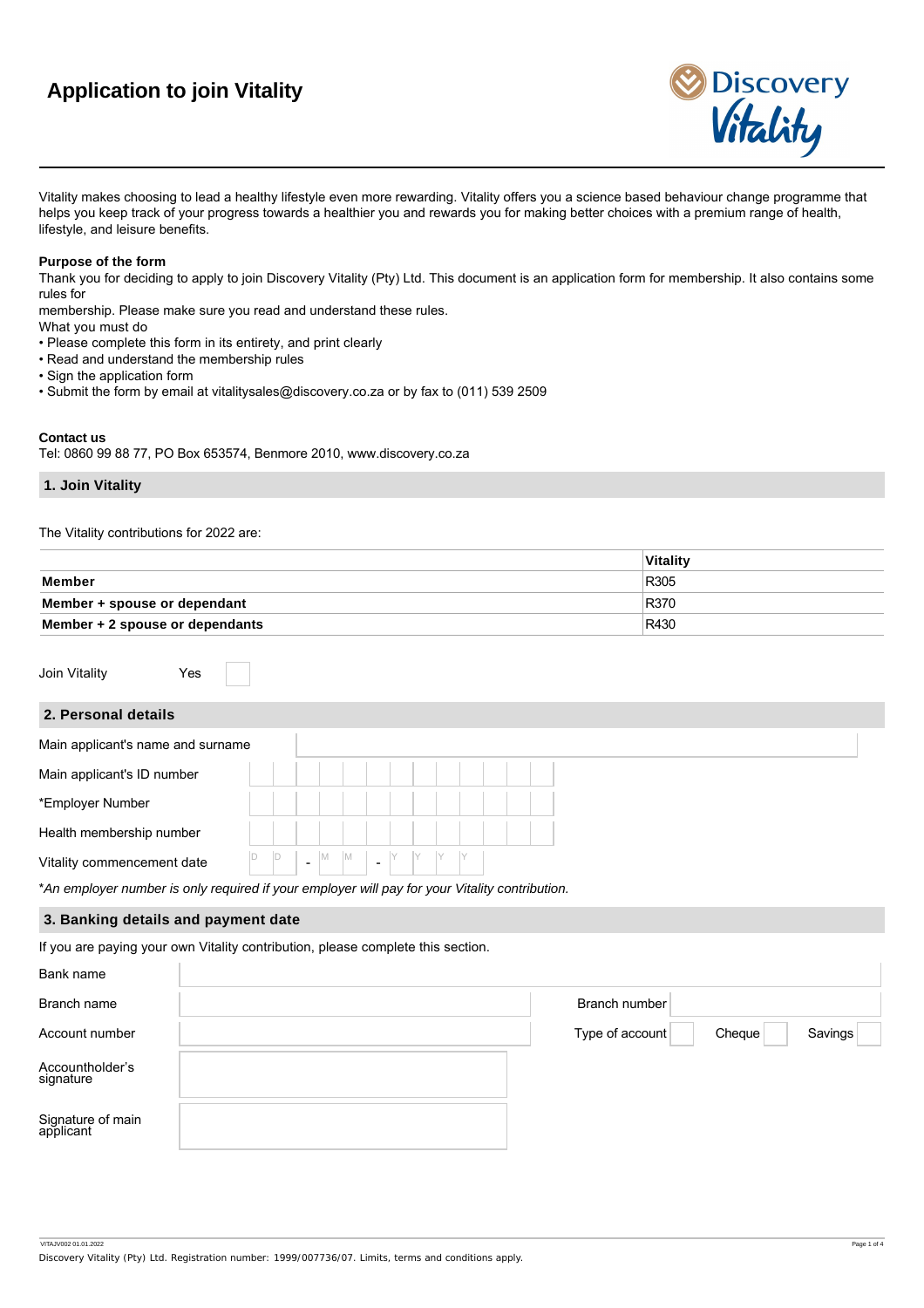## **Please note:**

If the Vitality contribution will not be paid from your own bank account, then the account holder must sign above to give consent to their account being debited.

If your activation request reaches Vitality between the 1st and 15th of the month, your membership will be effective from the first of the current month. If you activate Vitality between the 16th and last day of the month, your membership will be effective from the first of the following month. If your membership is not activated in time for the debit order collection, your first contribution will be collected with the next debit order unless it has been paid in the interim.

You confirm that the information provided is for an account in your name and that you have the right to give Discovery Vitality (Pty) Ltd the authority to debit the account on a monthly basis.

You confirm that the account listed above is compliant with the Financial Intelligence Centre Act ("FICA").

## **4. Our Privacy Statement**

- 1. Definitions
	- **1.1. We, us** and our refers to Discovery Vitality (Pty) Ltd.
	- **1.2. Discovery Group** includes Discovery Limited, all local subsidiaries and all foreign operations and subsidiaries.
	- **1.3. You** and **your** refers to the main member of the Vitality Policy including the spouse and dependants on the policy.
	- **1.4. Your personal information** refers to all personal information about you, your spouse,your dependents, your beneficiaries and employees, as relevant. It includes financial information as well as information about your health race or ethnic origin, biometrics, criminal behaviour or religion, gender, age, unique identifiers such as your identity number, policy or reference number or contact numbers and addresses.
	- **1 . 5 . Process of information** means the lawful and reasonable automated or manual activity of collecting, recording, organising, storing, updating distributing and removing or deleting personal information to ensure that such processing is adequate, relevant and not excessive given the purpose for which it is processed.
	- 1 . 6 . Competent person means anyone who is legally competent to consent to any action or decision being taken for any matter concerning a child, for example a parent or legal guardian.
- 2 . When you engage with us, you trust us with personal information about yourself, your family, and in some cases your employees. We are committed to protecting your right to privacy. The purpose of this Privacy Statement is to set out how we collect, use, share and otherwise process your personal information, in line with the Protection of Personal Information Act ("POPIA").
- 3 . You have the right to object to the processing of your personal information. It is voluntary to accept these terms and conditions. However, we require your acceptance to activate and service your Vitality policy. This means that if you do not accept, we cannot activate and service your Vitality Policy.
- 4 . We will keep your personal information confidential. You may have given us this information yourself or we may have collected it from other sources. If you share your personal information with any third parties, we will not be responsible for any loss suffered by you, your dependants, your beneficiaries, your spouse or your employees.
- 5 . You warrant that when you give us personal information about your dependants, beneficiaries, spouse, or employees, you have received their permission to share their personal information with us for the purposes set out in this Privacy Statement and any other related purposes.
- 6 . You understand that when you include other data subjects on your application to or contract with Discovery Vitality, we will process their personal information for the purposes set out in this Privacy Statement and/ or to pursue their legitimate interest.
- 7 . If you are an employer, you agree to indemnify us against any loss or damage, direct or indirect, that an employee suffers because of the unauthorised use of your employees' personal information.
- 8 . If you are giving consent for a person under 18 (a minor) you confirm that you are a competent person and that you have authority to give their consent for them.
- 9 . You agree that we may process your personal information for the following purposes:
	- 9.1. The administration of the Vitality programme;
	- 9.2. The provision of any services that you or any dependant on your Vitality policy may require;
	- 9.3. The rendering of services by Vitality;
	- 9.4. The provision of relevant information to a contracted third party who require such information to render a service to you or any dependant on your Vitality policy and only if such contracted third party agrees to keep the information confidential; and
	- 9 . 5 . Any other purpose prescribed by law.
- 10 . If a third party asks us for any of your personal information, we will share it with them only if:
	- 10 . 1 . you have already given your consent for the disclosure of this information to that third party; or
	- 10 . 2 . we have a legal or contractual duty to give the information to that third party; or
	- 10 . 3 . for risk and fraud prevention purposes.
- 11 . You confirm that we may share your personal information within the Discovery Group of companies for:
	- 11 . 1 . administration,
	- 11 . 2 . fraud prevention;
	- 11 . 3 . to profile and analyse risk to Discovery Vitality; and
	- 11 . 4 . where necessary to provide Group-wide services, benefits and infrastructure to help you in your personal or professional capacity.
- 12 . You also confirm that we may share, both within the Discovery Group and with our authorised service providers, and combine all your personal information, including your unique identifiers for any one or more of the following purposes directly or through a third party:
	- 12 . 1 . Market, promotional competitions and campaigns, statistical and academic research, including cross-company analytics;
	- 12 . 2 . to customise; enhance and /or develop our benefits and services to meet your needs;

VITAJV002 01.01.2022 Page 2 of 4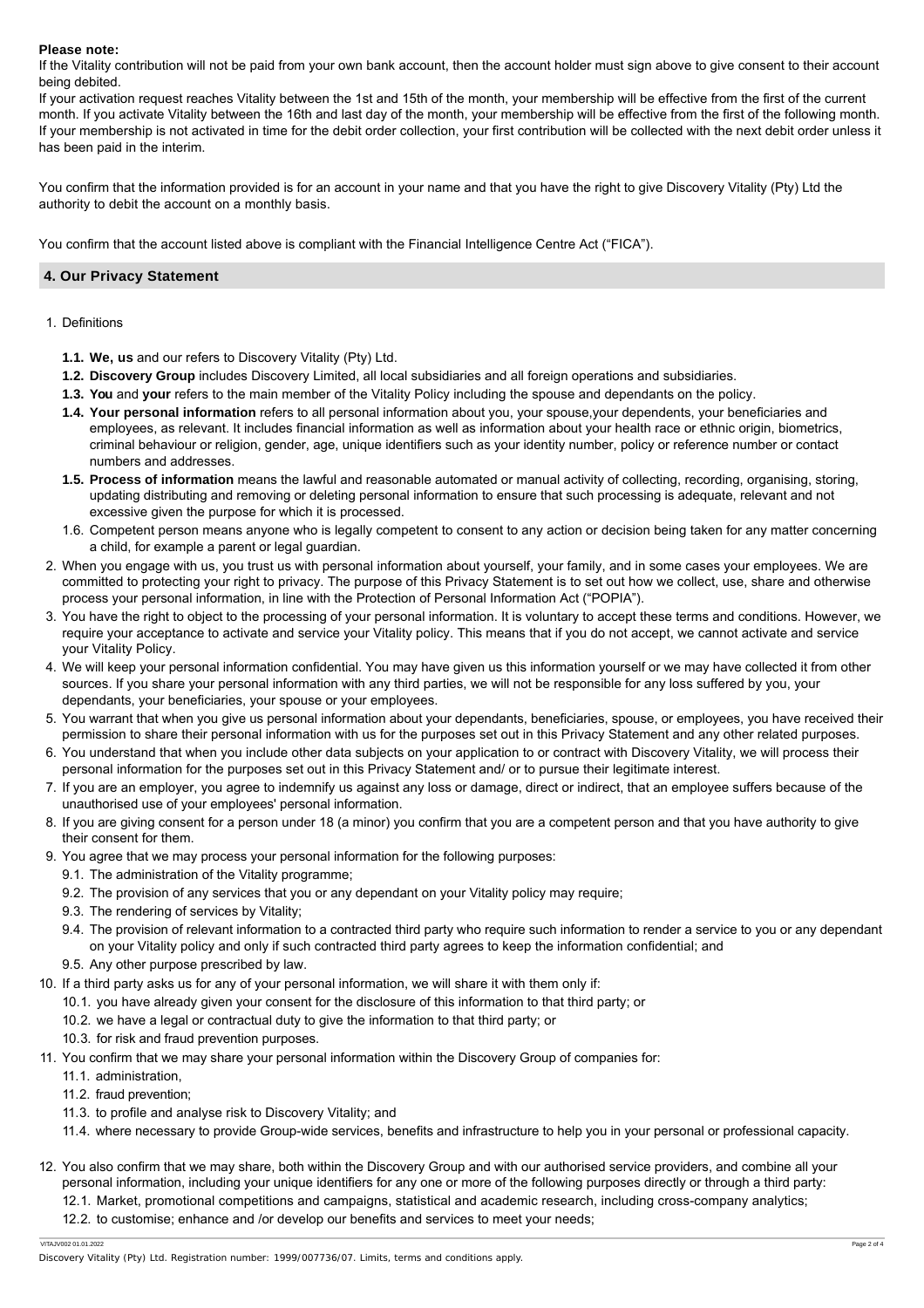- 12 . 3 . to market Group-wide services to you; and
- 12 . 4 . the conducting of surveys relating to our products and services.
- 13 . You agree that your personal information may be shared with third parties such as academics and researchers, including those outside South Africa. We ensure that the academics and researchers will keep your personal information confidential and all data will be made anonymous to the extent possible and where appropriate. No personal information will be made available to a third party unless that third party has agreed to abide by strict confidentiality protocols that we require. If we publish the results of this research, you will not be identified by name. If we want to share your personal information for any other reason, we will do so only with your permission.
- 14 . You authorise us to obtain and share information about your creditworthiness with any credit bureau, credit provider or credit provider's industry association or industry body. This includes information about credit history, financial history, judgments, default history (in accordance with the requirements of the National Credit Act and Regulations) and sharing of information for purposes of risk analysis, tracing and any related purposes.
- 15 . We have the right to communicate with you electronically about any changes on your Vitality policy, including your contributions or changes and improvements to the benefits you are entitled to on your Vitality policy.
- 16 . We have a duty to keep you updated about any offers and new products that any entity within the Discovery Group make available from time to time, that may have a bearing on your Vitality membership. Any entity within the Discovery Group and contracted third-party service providers may communicate with you about these.
- 17 . Please let us know if you do not wish to receive any direct marketing from us.
- 18 . You may opt out of electronic marketing by:
	- 18 . 1 . Logging into your profile on www.discovery.co.za or the Discovery App;
	- 18 . 2 . Following the unsubscribe prompts on the electronic marketing communication received;
	- 18 . 3 . By informing your appointed financial adviser;

We will store your personal information for the purpose of actioning this request and action it as soon as reasonably possible.

- 19 . You have the right to know what personal information we hold about you. If you wish to access this information, please complete the Access Request Form available. This form is on the Discovery Website at<https://www.discovery.co.za/corporate/privacy/>.
- 20 . We will take all reasonable steps to confirm your identity before providing details of your personal information.
- 21 . We are entitled to charge a fee for this service and will let you know what it is at the time of your request.
- 22 . We may keep your personal information until you ask us to delete or destroy it. We will comply with your request unless the law allows us to retain your personal information or where we deem it necessary to retain your personal information for the pursuit of our legitimate business purposes. Where we cannot delete your personal information, we will take all reasonable steps to make it anonymous.
- 23 . You have the right to ask us to update, correct or delete your personal information by completing the Request for Deletion or Correction of Information Form available on the Discovery Website at<https://www.discovery.co.za/corporate/privacy/>.
- 24 . Where we cannot delete your personal information, we will take all reasonable steps to make it anonymous.
- 25 . We are required to collect and keep personal information in terms of the following laws:
	- 25 . 1 . The Companies Act 71 of 2008
	- 25 . 2 . The Electronic Communications and Transactions Act (ECT)
	- 25 . 3 . The Financial Intelligence Centre Act (FICA)
	- 25 . 4 . The Financial Advisory and Intermediary Services Act (FAIS)
	- 25 . 5 . The National Credit Act (NCA)
	- 25 . 6 . The Consumer Protection Act (CPA)
	- 25 . 7 . The Promotion of Access to Information Act (PAIA)
- 26 . You agree that we may transfer your personal information outside South Africa:
	- 26 . 1 . if you give us an email address that is hosted outside South Africa; or
	- 26 . 2 . to administer certain services, for example, cloud services.
	- 26 . 3 . We will ensure that any country, company or person that we pass your personal information to agrees to treat your information with the same level of protection as we are obliged to.
- 27 . If we become involved in a proposed or actual merger, acquisition or any form of sale of any assets, we have the right to share your personal information with third parties in connection with the transaction. In the case of a merger, acquisition or sale, the new entity will have access to your personal information. The terms of this Privacy Statement will continue to apply.
- 28 . We may change this Privacy Statement at any time. The most updated version will be always be available on https://www.discovery.co.za/corporate/privacy/ .
- 29 . If you believe that we have used your personal information contrary to this Privacy Statement, you have the right to lodge a complaint with the Information Regulator. However, we encourage you to first follow our internal complaints process to resolve the complaint or contact our Information Officer at privacy@discovery.co.za. If, thereafter, you feel that we have not resolved your complaint adequately kindly contact the contact the Information Regulator.

The contact details are: The Information Regulator (South Africa)

JD House 27 Stiemens Street **Braamfontein** Johannesburg P.O. Box 31533

Braamfontein Johannesburg 2001 [POPIAComplaints.IR@justice.gov.za](mailto:POPIAComplaints.IR@justice.gov.za) or [PAIAComplaints.IR@justice.gov.za](mailto:PAIAComplaints.IR@justice.gov.za) VITAJV002 01.01.2022 Page 3 of 4